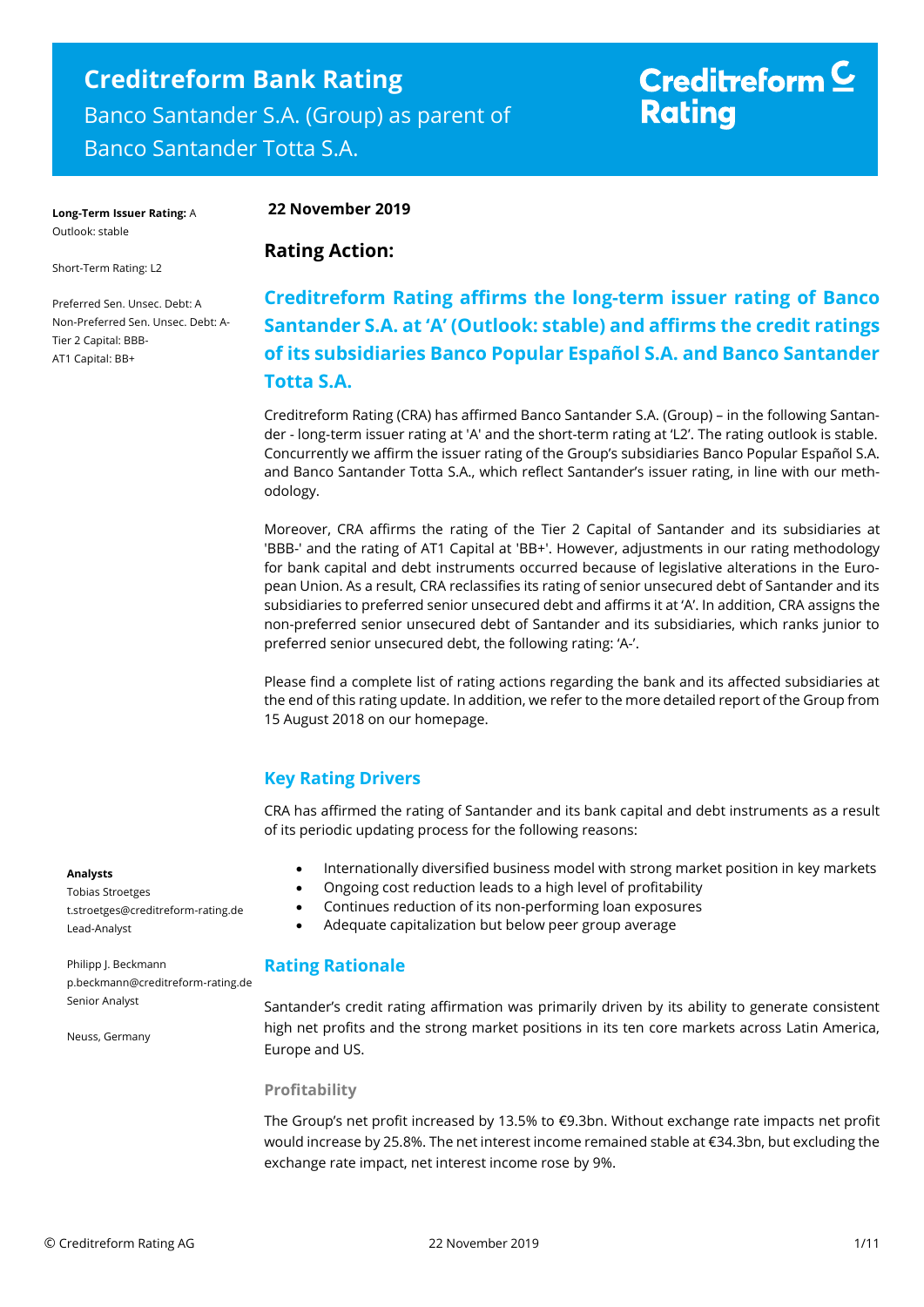The contribution of mature markets to the Group's profit was around 50% due to lower profitability levels as a result of low interest rates, high loan-loss provisions and restructuring costs.

Santander is outperforming the peer group clearly with its earnings figures. Decisive for the improvement are increased earnings in developing countries, particularly Brazil and Mexico, due to faster growth in volume. Following the acquisition of Banco Popular, net profit in the Spanish home market increased by 19.4% to €1.7bn.

Increased reserves were formed in 2019 for the ongoing staff reduction and investments in digitization, which will lead to a further decrease in operating costs in the coming years.

#### **Asset Situation and Asset Quality**

Santander reduced its high stock of non-performing exposure considerably year-over-year. In particular, the Group's NPL ratio decreased from 4.43% to 4.04%. Santander's risk-weighted asset ratios and net-write offs are higher compared to its European peer group due to significant emerging markets exposure.

The non-performing loan portfolio will be further reduced according to the 2019 half-year figures.

#### **Refinancing and Capital Quality**

Santander's capital ratios are slightly below average in peer group comparison. The Group reported a fully loaded CET1 ratio of 11.3%. Santander targets to improve its capital allocation and expects to maintain a fully loaded CET1 ratio of 12% in medium-term. In the 2018 ECB/EBA stress test exercise, Santander had one of the lowest capital levels in the adverse scenario.

The ratings of Santander's bank capital and debt instruments are affected due to our rating mechanism and the recent change in our methodology.

#### **Liquidity**

The liquidity situation is satisfactory.

#### **Outlook**

We consider the outlook of Santander's long-term issuer rating and its bank capital and debt instruments as stable. This reflects our view that Santander is likely to keep being very profitable in the upcoming years while still managing its stock of non-performing exposures. In April 2019, Santander presented its new strategic plan for the medium term. According to this plan, Santander will invest more than 20bn Euros in digitization and technology in the next four years. The Group aims to increase profitability and improve operational performance. We will observe whether Santander is able to meet its target.

In addition, we assume and pay special attention to the political and economic environment in Santander's markets of operations.

#### **Scenario Analysis**

In a scenario analysis, Santander's rating developed significantly better in the "best case" scenario and significantly worse in the "worst case" scenario. The ratings of bank capital and senior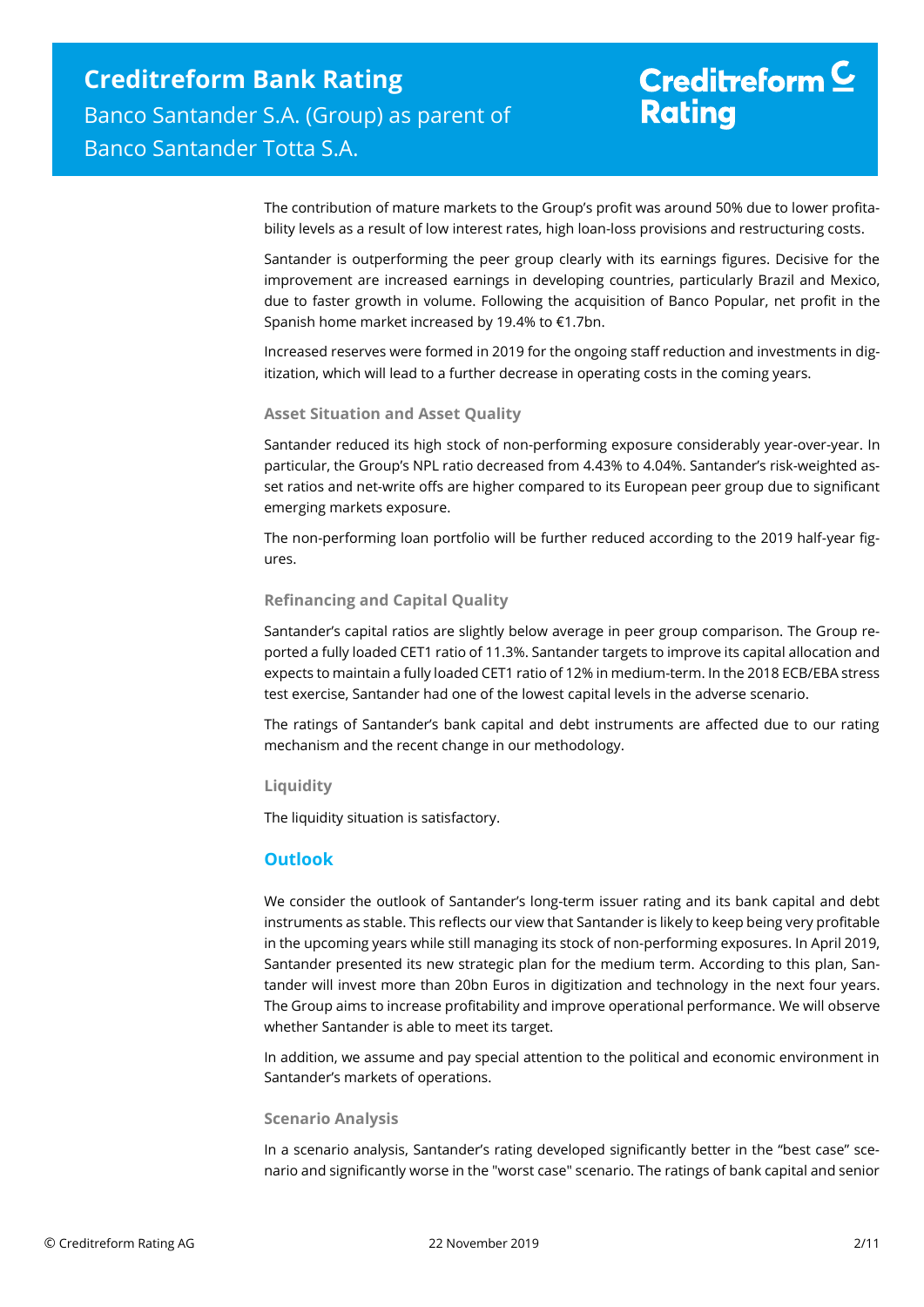# Creditreform  $C$ **Rating**

unsecured debt would behave similarly based on our rating mechanism. These ratings are especially sensitive to changes in total equity and to the bank capital and debt structure in general.

We could upgrade Santander's long-term issuer credit rating and its bank capital and debt instruments if we see a significant improvement of Santander's capital ratios. In addition, a continuous improvement of the Group's asset quality with a reduction of its non-performing loan exposures might lead to an upgrade as well.

By contrast, a downgrade of Santander's long-term issuer credit rating and its bank capital and debt instruments is likely if we see that Santander has declining capital ratios. In addition, a deteriorating profitability, as well as a rising non-performing loan exposure might lead to a downgrade of Santander's long-term issuer rating and its bank capital and debt instruments.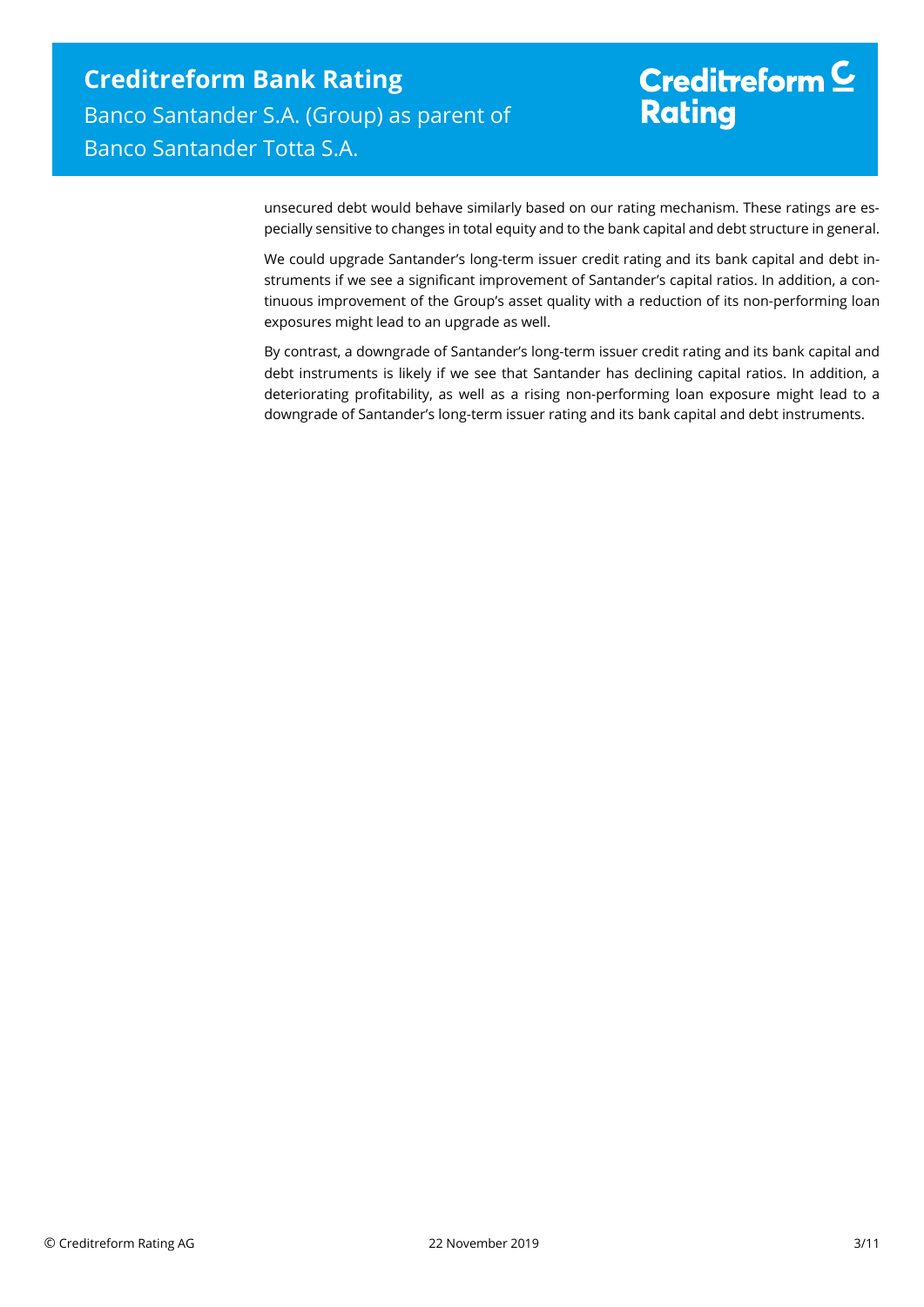### **CRA's rating actions at a glance**

Banco Santander S.A. (Group):

Long-Term Issuer Rating affirmed 'A', stable outlook

- Short-term rating affirmed at 'L2'
- Senior unsecured debt reclassified to preferred senior unsecured debt and affirmed at 'A'
- Non-preferred senior unsecured debt rated at 'A-'
- Tier 2 capital affirmed at 'BBB-'
- AT1 capital affirmed at 'BB+'

Banco Popular Español S.A.:

Long-Term Issuer Rating affirmed 'A', stable outlook

- Short-term rating affirmed at 'L2'
- Senior unsecured debt reclassified to preferred senior unsecured debt and affirmed at 'A'
- Non-preferred senior unsecured debt rated at 'A-'
- Tier 2 capital affirmed at 'BBB-'
- AT1 capital affirmed at 'BB+'

Banco Santander Totta S.A.:

Long-Term Issuer Rating affirmed 'A', stable outlook

- Short-term rating affirmed at 'L2'
- Senior unsecured debt reclassified to preferred senior unsecured debt and affirmed at 'A'
- Non-preferred senior unsecured debt rated at 'A-'
- Tier 2 capital affirmed at 'BBB-'
- AT1 capital affirmed at 'BB+'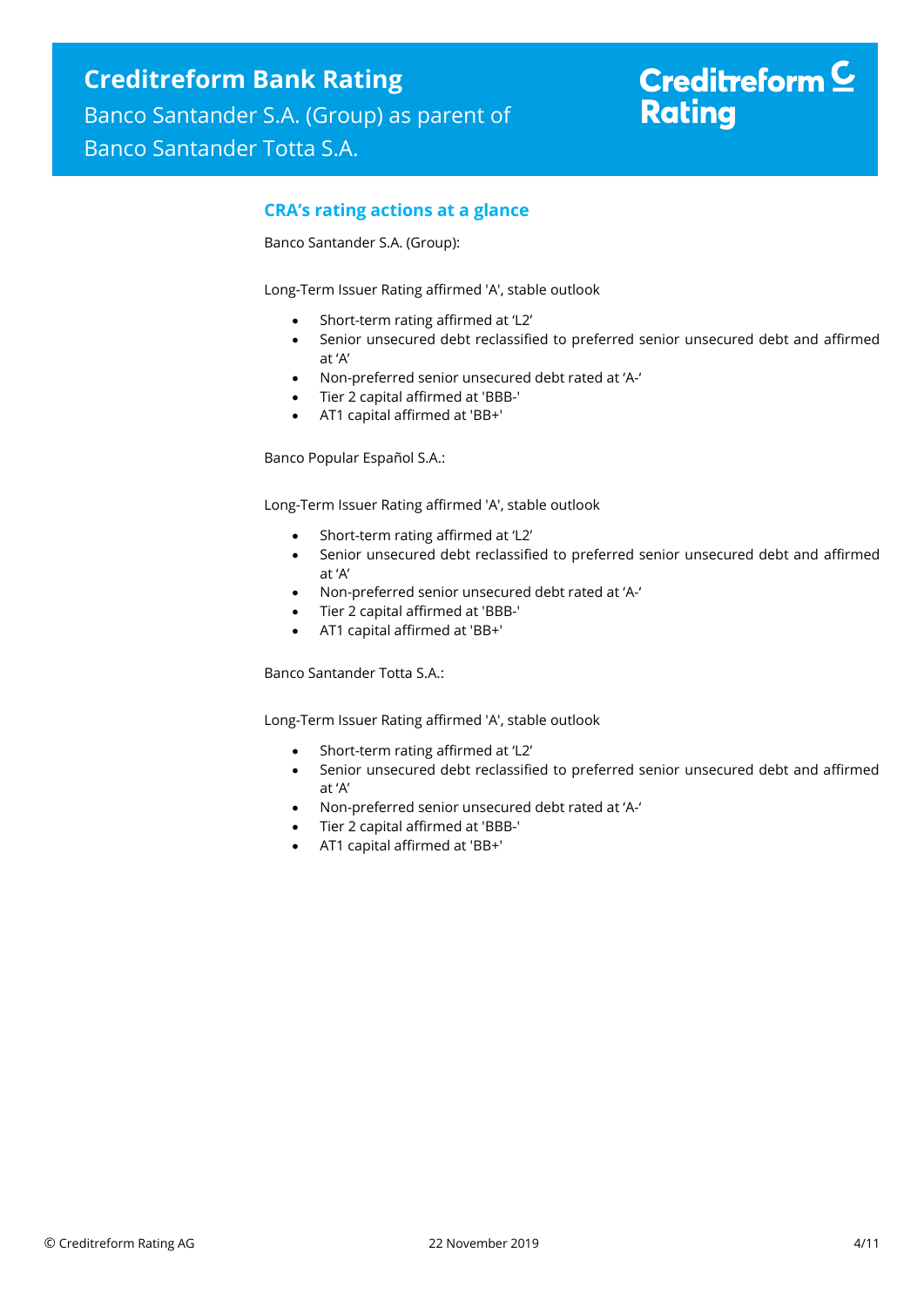# Creditreform  $C$ **Rating**

### **Ratings Detail**

#### **Bank ratings**

The bank ratings are dependent on a host of quantitative and qualitative factors. An improvement in either sub-category may result in a higher rating score.

LT Issuer / Outlook / Short-Term **A / stable / L2**

#### **Bank Capital and Debt Instruments Ratings**

The ratings for bank capital and debt instruments are inter alia dependent on subordination and relative size of the instrument class, based on the long-term issuer rating of the bank.

| Preferred senior unsecured debt (PSU):     | A    |
|--------------------------------------------|------|
| Non-preferred senior unsecured debt (NPS): | А-   |
| Tier 2 (T2):                               | BBB- |
| Additional Tier 1 (AT1):                   | RR+  |

#### **Ratings Detail and History**

Please consult our websit[e www.creditreform-rating.de](http://www.creditreform-rating.de/) for additional information regarding the dates of publication.

Figure 1: Ratings Detail and History

| <b>Bank Issuer Rating</b>                                       | <b>Rating Date</b> | <b>Result</b>            |
|-----------------------------------------------------------------|--------------------|--------------------------|
| LT / Outlook / Short-Term (Initial)                             | 15.08.2018         | A / stable / L2          |
| Rating Update                                                   | 22.11.2019         | A / stable / L2          |
| <b>Bank Capital and Debt Instruments</b>                        | <b>Rating Date</b> | <b>Result</b>            |
| Senior Unsecured / T2 / AT1 (Initial)                           | 15.08.2018         | $A / BBB - / BB +$       |
| <b>PSU / NPS / T2 / AT1</b>                                     | 22.11.2019         | A / A- / BBB- / BB+      |
| <b>Subsidiaries of the Bank</b>                                 | <b>Rating Date</b> | <b>Result</b>            |
| Banco Popular Español S.A.                                      |                    |                          |
| LT / Outlook / Short-Term (Initial)                             | 25.09.2018         | A / stable / L2          |
| <b>Rating Update</b>                                            | 22.11.2019         | A / stable / L2          |
| Bank Capital and Debt Instruments of Banco Popular Español S.A. |                    |                          |
| Senior Unsecured / T2 / AT1 (Initial)                           | 25.09.2018         | $A / BBB - / BB +$       |
| <b>PSU / NPS / T2 / AT1</b>                                     | 22.11.2019         | $A / A - / BBB - / BB +$ |
| Banco Santander Totta S.A.                                      |                    |                          |
| LT / Outlook / Short-Term (Initial)                             | 25.09.2018         | A / stable / L2          |
| Rating Update                                                   | 22.11.2019         | A / stable / L2          |
| Bank Capital and Debt Instruments of Banco Santander Totta S.A. |                    |                          |
| Senior Unsecured / T2 / AT1 (Initial)                           | 25.09.2018         | $A / BBB - / BB +$       |
| <b>PSU / NPS / T2 / AT1</b>                                     | 22.11.2019         | $A / A - / BBB - / BB +$ |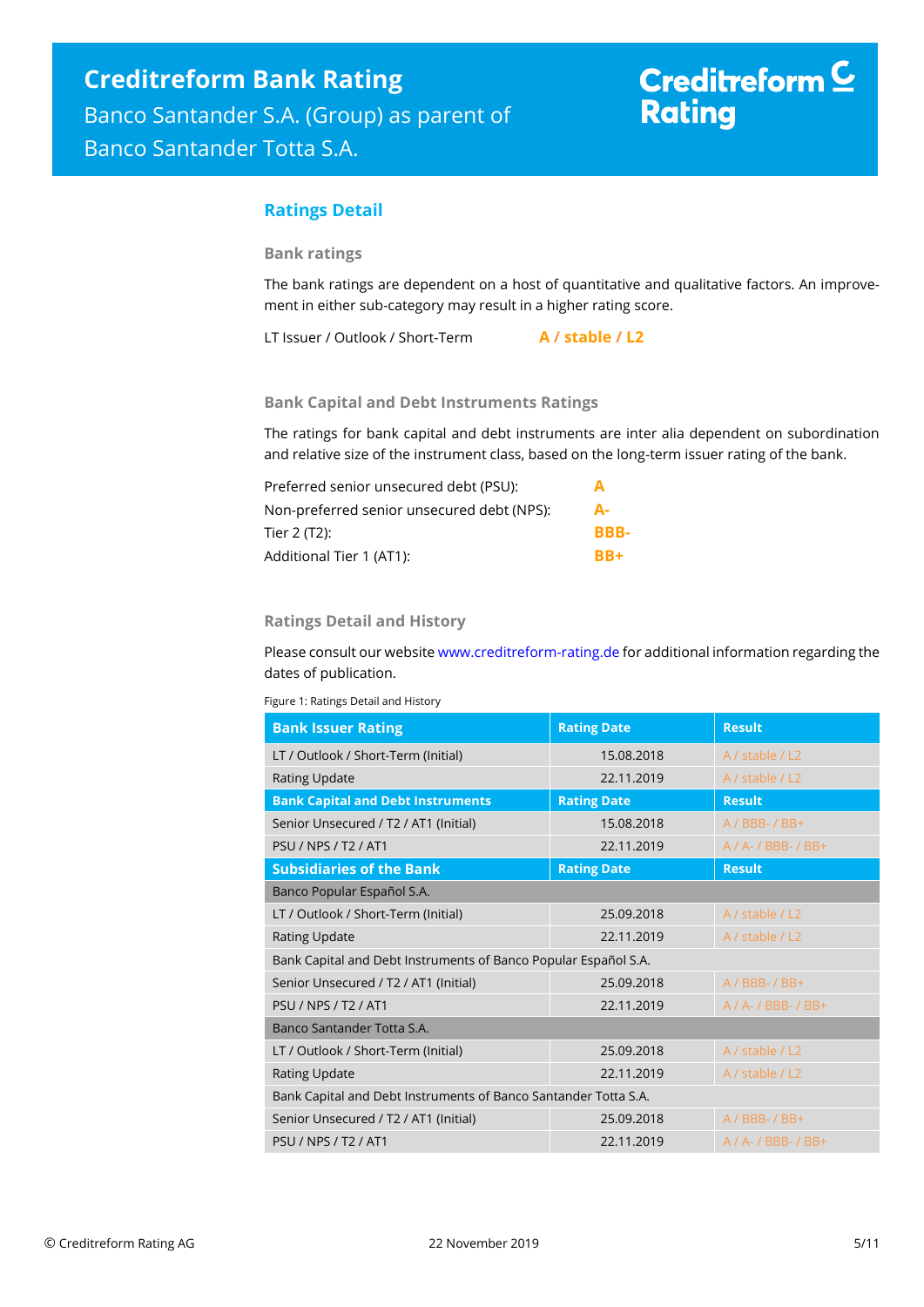# Creditreform <sup>C</sup><br>Rating

## **Appendix**

| <b>Income Statement</b>                                      | 2015       | 2016       | 2017       | %       | 2018       |
|--------------------------------------------------------------|------------|------------|------------|---------|------------|
| Income (€000)                                                |            |            |            |         |            |
| Net Interest Income                                          | 32.812.000 | 31.089.000 | 34.296.000 | $+0,1$  | 34.341.000 |
| Net Fee & Commission Income                                  | 10.033.000 | 10.180.000 | 11.597.000 | $-1,0$  | 11.485.000 |
| Net Insurance Income                                         | 98.000     | 63.000     | 580.000    | $-91,2$ | 51.000     |
| Net Trading Income                                           | 2.386.000  | 2.101.000  | 1.665.000  | $+7,9$  | 1.797.000  |
| <b>Equity Accounted Results</b>                              | 375.000    | 444.000    | 704.000    | $+4,7$  | 737.000    |
| Dividends from Equity Instruments                            | 455.000    | 413.000    | 384.000    | $-3,6$  | 370,000    |
| Other Income                                                 | 2.179.000  | 2.080.000  | 2.195.000  | $-23,9$ | 1.671.000  |
| <b>Operating Income</b>                                      | 48.338.000 | 46.370.000 | 51.421.000 | $-1,9$  | 50.452.000 |
| Expenses (€000)                                              |            |            |            |         |            |
| Depreciation and Amortisation                                | 3.509.000  | 2.487.000  | 3.853.000  | $-32,1$ | 2.615.000  |
| Personnel Expense                                            | 11.107.000 | 11.004.000 | 12.047.000 | $-1,5$  | 11.865.000 |
| Tech & Communications Expense                                |            |            |            |         |            |
| Marketing and Promotion Expense                              |            |            |            | ٠       |            |
| <b>Other Provisions</b>                                      | 3.106.000  | 2.508.000  | 3.058.000  | $-27,3$ | 2.223.000  |
| Other Expense                                                | 10.526.000 | 9.841.000  | 10.897.000 | $-3,7$  | 10.489.000 |
| <b>Operating Expense</b>                                     | 28.248.000 | 25.840.000 | 29.855.000 | $-8,9$  | 27.192.000 |
| Operating Profit & Impairment (€000)                         |            |            |            |         |            |
| <b>Pre-impairment Operating Profit</b>                       | 20.090.000 | 20.530.000 | 21.566.000 | $+7,9$  | 23.260.000 |
| Asset Writedowns                                             | 10.370.000 | 9.621.000  | 9.272.000  | $-3,6$  | 8.936.000  |
| Net Income (€000)                                            |            |            |            |         |            |
| Non-Recurring Income                                         | $-173.000$ | $-141.000$ | $-203.000$ | $-39,4$ | $-123.000$ |
| Non-Recurring Expense                                        |            |            |            |         |            |
| <b>Pre-tax Profit</b>                                        | 9.547.000  | 10.768.000 | 12.091.000 | $+17,5$ | 14.201.000 |
| Income Tax Expense                                           | 2.213.000  | 3.282.000  | 3.884.000  | $+25,8$ | 4.886.000  |
| <b>Discontinued Operations</b>                               |            |            |            |         |            |
| Net Profit (€000)                                            | 7.334.000  | 7.486.000  | 8.207.000  | $+13,5$ | 9.315.000  |
| Attributable to minority interest (non-controlling interest) | 1.368.000  | 1.282.000  | 1.588.000  | $-5,2$  | 1.505.000  |
| Attributable to owners of the parent                         | 5.966.000  | 6.204.000  | 6.619.000  | $+18,0$ | 7.810.000  |

Figure 3: Group key earnings figures | Source: eValueRate / CRA

| Income Ratios (%)                                     | 2015  | 2016  | 2017  | %       | 2018  |
|-------------------------------------------------------|-------|-------|-------|---------|-------|
| Cost Income Ratio (CIR)                               | 58,44 | 55,73 | 58,06 | $-4,16$ | 53,90 |
| Cost Income Ratio ex. Trading (CIRex)                 | 61,47 | 58,37 | 60,00 | $-4,12$ | 55,89 |
| Return on Assets (ROA)                                | 0,55  | 0,56  | 0,57  | $+0,07$ | 0,64  |
| Return on Equity (ROE)                                | 7,43  | 7,29  | 7,68  | $+0,99$ | 8,68  |
| Return on Assets before Taxes (ROAbT)                 | 0,71  | 0,80  | 0,84  | $+0,14$ | 0,97  |
| Return on Equity before Taxes (ROEbT)                 | 9,67  | 10,49 | 11,32 | $+1,91$ | 13,23 |
| Return on Risk-Weighted Assets (RORWA)                | 1,25  | 1,27  | 1,36  | $+0,22$ | 1,57  |
| Return on Risk-Weighted Assets before Taxes (RORWAbT) | 1,63  | 1,83  | 2,00  | $+0,40$ | 2,40  |
| Net Interest Margin (NIM)                             | 2,84  | 2,68  | 2,70  | $-0,03$ | 2,67  |
| Pre-Impairment Operating Profit / Assets              | 1,50  | 1,53  | 1.49  | $+0,10$ | 1,59  |
| Cost of Funds (COF)                                   | 2,02  | 2,00  | 1,67  | $-0,15$ | 1,52  |
| Change in % Points                                    |       |       |       |         |       |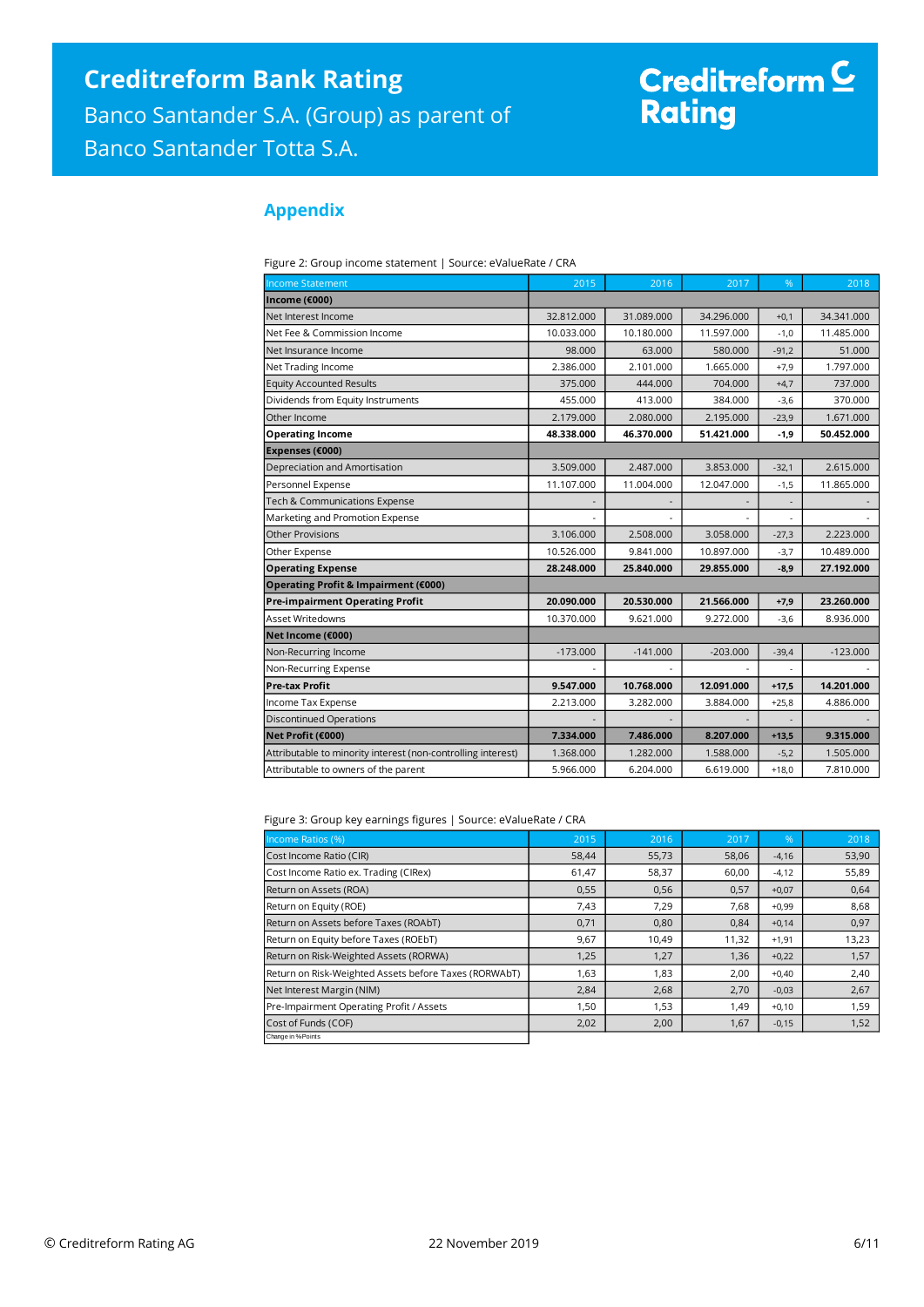# Creditreform <mark>C</mark><br>Rating

Figure 4: Development of assets | Source: eValueRate / CRA

| Assets (€000)                         | 2015          | 2016          | 2017          | $\%$    | 2018          |
|---------------------------------------|---------------|---------------|---------------|---------|---------------|
| Cash and Balances with Central Banks  | 95.088.000    | 104.427.000   | 137.273.000   | $+0,9$  | 138.490.000   |
| Net Loans to Banks                    | 27.755.000    | 13.290.000    | 51.152.000    | $+14,5$ | 58.579.000    |
| Net Loans to Customers                | 828.286.000   | 825.894.000   | 848.915.000   | $+4,0$  | 882.921.000   |
| <b>Total Securities</b>               | 203.834.000   | 211.842.000   | 226.427.000   | $-9,0$  | 205.993.000   |
| <b>Total Derivative Assets</b>        | 85.830.000    | 83.901.000    | 67.067.000    | $-2,1$  | 65.634.000    |
| Other Financial Assets                |               |               |               | ٠       |               |
| <b>Financial Assets</b>               | 1.240.793.000 | 1.239.354.000 | 1.330.834.000 | $+1,6$  | 1.351.617.000 |
| <b>Equity Accounted Investments</b>   | 3.251.000     | 4.836.000     | 6.184.000     | $+22,7$ | 7.588.000     |
| Other Investments                     | 5.985.000     | 2.516.000     | 2.324.000     | $-32,7$ | 1.563.000     |
| Insurance Assets                      | 331,000       | 331.000       | 341,000       | $-5,0$  | 324,000       |
| Non-current Assets & Discontinued Ops | 5.646.000     | 5.772.000     | 15.280.000    | $-64,5$ | 5.426.000     |
| Tangible and Intangible Assets        | 48.765.000    | 50.191.000    | 49.333.000    | $+7,7$  | 53.154.000    |
| Tax Assets                            | 27.814.000    | 27.678.000    | 30.243.000    | $+0,0$  | 30.251.000    |
| <b>Total Other Assets</b>             | 7.675.000     | 8.447.000     | 9.766.000     | $-4,3$  | 9.348.000     |
| <b>Total Assets</b>                   | 1.340.260.000 | 1.339.125.000 | 1.444.305.000 | $+1,0$  | 1.459.271.000 |

#### Figure 5: Development of asset quality | Source: eValueRate / CRA

| <b>Asset Ratios (%)</b>              | 2015  | 2016  | 2017  | %         | 2018   |
|--------------------------------------|-------|-------|-------|-----------|--------|
| Net Loans/Assets                     | 61,80 | 61,67 | 58,78 | $+1,73$   | 60,50  |
| Risk-weighted Assets/ Assets         | 43,70 | 43,92 | 41,89 | $-1,30$   | 40,59  |
| NPLs*/ Net Loans to Customers        | 4,48  | 4,07  | 4,43  | $-0,39$   | 4,04   |
| NPLs*/ Risk-weighted Assets          | 6,33  | 5,72  | 6,21  | $-0,19$   | 6,03   |
| Potential Problem Loans**/ NPLs*     | 32,16 | 33,12 | 31,18 | $+118.11$ | 149,29 |
| Reserves/NPLs*                       | 71,49 | 72,51 | 63,66 | $+1,64$   | 65,30  |
| Reserves/Net Loans                   | 3,20  | 2,95  | 2,82  | $-0,18$   | 2,64   |
| Net Write-offs/Net Loans             | 1,25  | 1,16  | 1,09  | $-0,08$   | 1,01   |
| Net Write-offs/ risk-weighted Assets | 1,77  | 1,64  | 1,53  | $-0,02$   | 1,51   |
| Level 3 Assets / Total Assets        | 0,18  | 0,10  | 0,09  | $+0,08$   | 0,17   |
| Change in % Points                   |       |       |       |           |        |

\* NPLs are represented from 2017 onwards by Stage 3 Loans. \*\* Potential Problem Loans are represented from 2018 onwards by Stage 2 Loans.

Figure 6: Development of refinancing and capital adequacy | Source: eValueRate / CRA

| Liabilities (€000)                         | 2015          | 2016          | 2017          | %       | 2018          |
|--------------------------------------------|---------------|---------------|---------------|---------|---------------|
| <b>Total Deposits from Banks</b>           | 175.373.000   | 149.398.000   | 190.314.000   | $-1,3$  | 187.909.000   |
| <b>Total Deposits from Customers</b>       | 683.142.000   | 691.111.000   | 777.730.000   | $+0,4$  | 780.496.000   |
| <b>Total Debt</b>                          | 243.522.000   | 251.874.000   | 238.945.000   | $+9,5$  | 261.621.000   |
| Derivative Liabilities                     | 85.525.000    | 82.973.000    | 66.266.000    | $-6,4$  | 62.007.000    |
| Securities Sold, not yet Purchased         |               |               |               |         |               |
| Other Financial Liabilities                | 20.878.000    | 26.516.000    | 28.428.000    | $-13,2$ | 24.664.000    |
| <b>Total Financial Liabilities</b>         | 1.208.440.000 | 1.201.872.000 | 1.301.683.000 | $+1,2$  | 1.316.697.000 |
| Insurance Liabilities                      | 627,000       | 652,000       | 1.117.000     | $-31,5$ | 765,000       |
| Non-current Liabilities & Discontinued Ops |               |               |               | ۰       |               |
| Tax Liabilities                            | 7.725.000     | 8.373.000     | 7.592.000     | $+7,2$  | 8.135.000     |
| Provisions                                 | 14.494.000    | 14.459.000    | 14.489.000    | $-8,7$  | 13.225.000    |
| Total Other Liabilities                    | 10.221.000    | 11.070.000    | 12.591.000    | $+3,9$  | 13.088.000    |
| <b>Total Liabilities</b>                   | 1.241.507.000 | 1.236.426.000 | 1.337.472.000 | $+1,1$  | 1.351.910.000 |
| <b>Total Equity</b>                        | 98.753.000    | 102.699.000   | 106.833.000   | $+0,5$  | 107.361.000   |
| <b>Total Liabilities and Equity</b>        | 1.340.260.000 | 1.339.125.000 | 1.444.305.000 | $+1,0$  | 1.459.271.000 |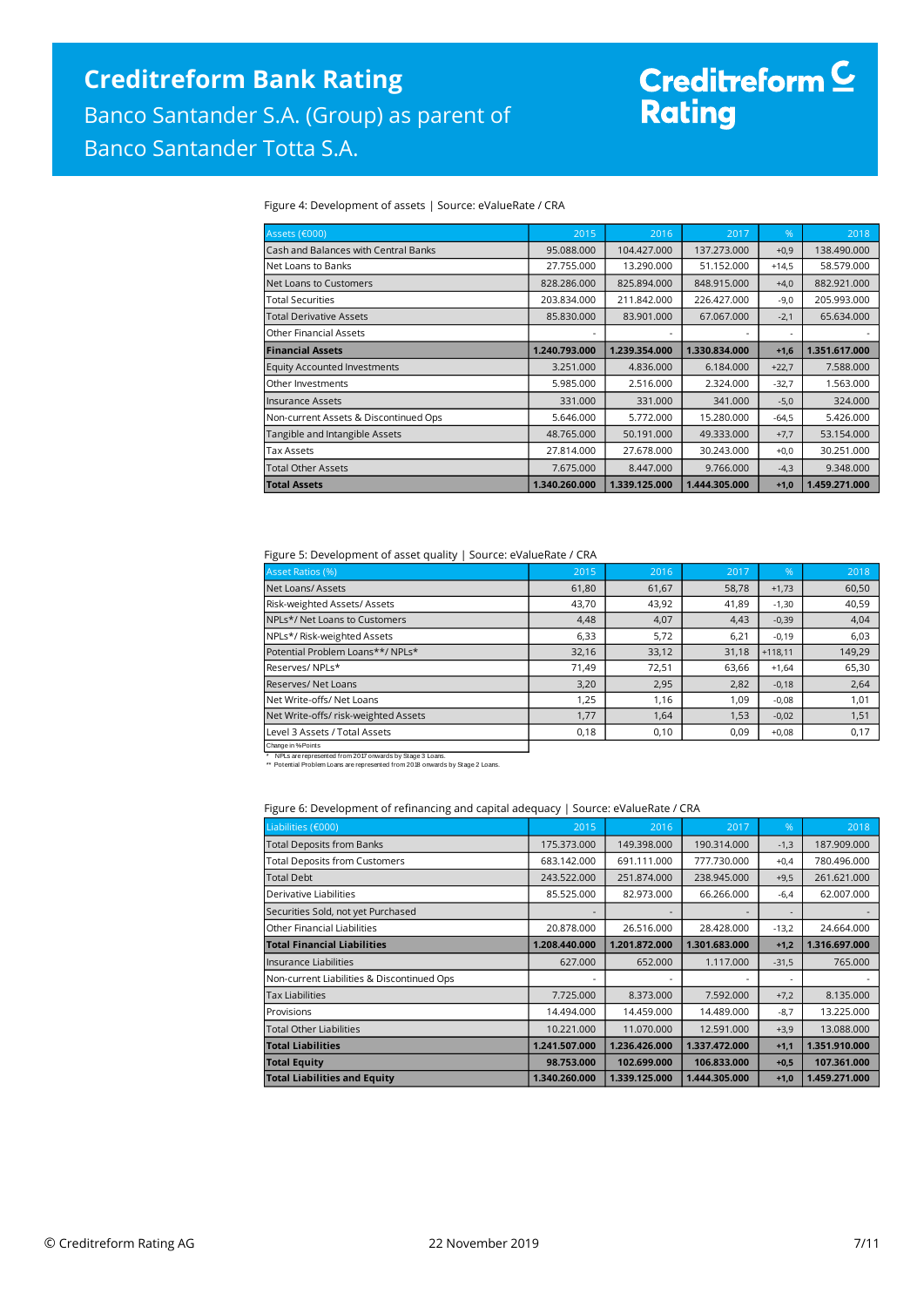# Creditreform <mark>C</mark><br>Rating

#### Figure 7: Development of capital ratios | Source: eValueRate / CRA

| Capital Ratios (€000)                               | 2015  | 2016  | 2017  | $\%$    | 2018  |
|-----------------------------------------------------|-------|-------|-------|---------|-------|
| Total Equity/ Total Assets                          | 7,37  | 7,67  | 7,40  | $-0,04$ | 7,36  |
| Leverage Ratio                                      | 4.73  | 5,40  | 5,28  | $-0,06$ | 5,22  |
| Phased-in: Common Equity Tier 1 Ratio (CET1)        | 12,55 | 12,53 | 12,26 | $-0,79$ | 11,47 |
| Phased-in: Tier 1 Ratio (CET1 + AT1)                | 12,55 | 12,53 | 12,77 | $+0,35$ | 13,12 |
| Phased-in: Total Capital Ratio (CET1 + AT1 + T2)    | 14,40 | 14,68 | 14,99 | $-0,01$ | 14,98 |
| Fully Loaded: Common Equity Tier 1 Ratio (CET1)     | 10.05 | 10,55 | 10.84 | $+0.46$ | 11,30 |
| Fully Loaded: Tier 1 Ratio (CET1 + AT1)             | 11,00 | 11.53 | 12,11 | $+0,69$ | 12,80 |
| Fully Loaded: Total Capital Ratio (CET1 + AT1 + T2) | 13,05 | 13,87 | 14,48 | $+0,29$ | 14,77 |
| Change in % Points                                  |       |       |       |         |       |

#### Figure 8: Development of liquidity | Source: eValueRate / CRA

| Liquidity (%)                                       | 2015                     | 2016   | 2017   | 96'      | 2018   |
|-----------------------------------------------------|--------------------------|--------|--------|----------|--------|
| Net Loans/ Deposits (LTD)                           | 121,25                   | 119.50 | 109,15 | $+3,97$  | 113,12 |
| l Interbank Ratio                                   | 15.83                    | 8.90   | 26.88  | $+4.30$  | 31,17  |
| Liquidity Coverage Ratio                            | 146.00                   | 146.00 | 133.00 | $+25.00$ | 158,00 |
| Customer Deposits / Total Funding (excl. Derivates) | 59.10                    | 59.92  | 61.18  | $-0.67$  | 60.51  |
| Net Stable Funding Ratio (NSFR)                     | $\overline{\phantom{a}}$ | -      |        |          | 114,00 |
| Change in % Points                                  |                          |        |        |          |        |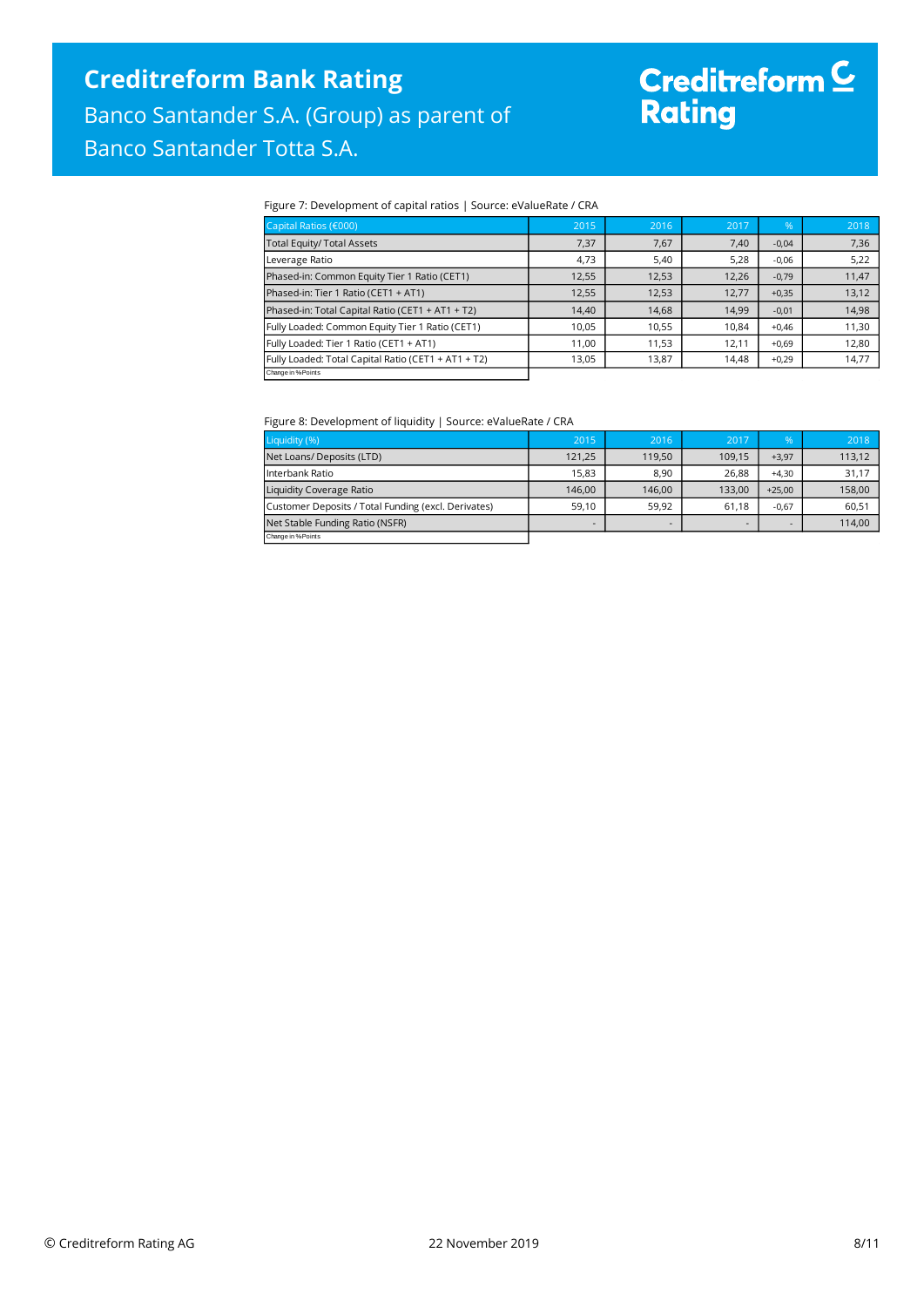#### **Regulatory**

Creditreform Rating AG was neither commissioned by the rating object nor by any other third party for the rating. The analysis took place on a voluntary basis by Creditreform Rating AG and is to be described in the regulatory sense as an unsolicited rating.

The rating is based on publicly available information and internal evaluation methods for the rated bank. The quantitative analysis is based mainly on the latest annual accounts, interim reports, other investor relations information of the bank, and calculated key figures by eValueRate / CRA. Subject to a peer group analysis were 24 competing institutes.

The information and documents processed met the requirements of the rating system of Creditreform Rating AG as published on the website www.creditreform-rating.de. The rating was carried out on the basis of the rating methodology for bank ratings as well as the methodology for the rating of bank capital and unsecured debt instruments in conjunction with Creditreform`s basic document "Rating Criteria and Definitions".

The complete presentation of the rating methodologies used by Creditreform Rating AG and the basic document "Rating Criteria and Definitions" is published on the following homepage:

#### [www.creditreform-rating.de/de/regulatory-requirements/.](http://www.creditreform-rating.de/de/regulatory-requirements/)

On 22 November 2019, the rating was presented by the analysts to the rating committee and adopted in a resolution.

The rating result was communicated to Banco Santander S.A. (Group) and its subsidiaries, and the preliminary rating report was made available to the bank. There was no change in the rating score.

The rating is valid until withdrawal and is subject to monitoring from the rating date (see cover page). The rating will be comprehensively reviewed at least once every year. Within this period, the rating can be updated.

In 2011 Creditreform Rating AG was registered within the European Union according to EU Regulation 1060/2009 (CRA-Regulation). Based on the registration Creditreform Rating AG (CRA) is allowed to issue credit ratings within the EU and is bound to comply with the provisions of the CRA-Regulation.

#### **Conflict of Interests**

No conflicts of interest were identified during the rating process that might influence the analyses and judgements of the rating analysts involved or any other natural person whose services are placed at the disposal or under the control of Creditreform Rating AG and who are directly involved in credit rating activities or approving credit ratings and rating outlooks.

In case of providing ancillary services to the rated entity, CRA will disclose all ancillary services in the credit rating report.

**Rules on the Presentation of Credit Ratings and Rating Outlooks**

The approval of credit ratings and rating outlooks follows our internal policies and procedures. In line with our policy "Rating Committee," all credit ratings and rating outlooks are approved by a rating committee based on the principle of unanimity.

To prepare this credit rating, CRA has used following substantially material sources: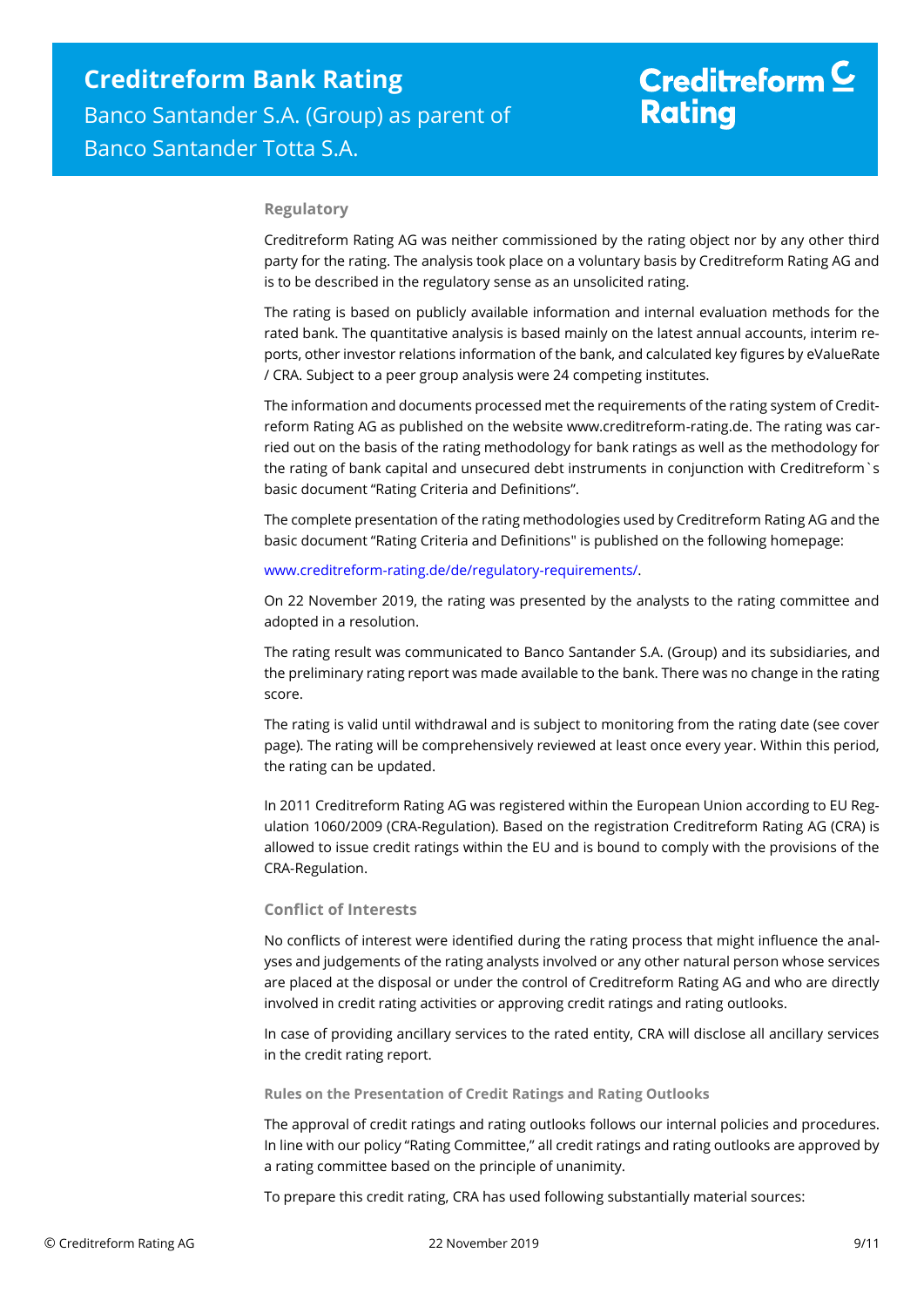- 1. Aggregated data base by eValueRate
- 2. Annual Report and interim reports
- 3. Investors relations information and other publications
- 4. Website of the rated bank

There are no other attributes and limitations of the credit rating or rating outlook other than displayed on the CRA website. Furthermore CRA considers satisfactory the quality and extent of information available on the rated entity. In regard to the rated entity Creditreform Rating AG regarded available historical data as sufficient.

Between the disclosure of the credit rating to the rated entity and the public disclosure no amendments were made to the credit rating.

The "Basic data" information card indicates the principal methodology or version of methodology that was used in determining the rating, with a reference to its comprehensive description.

In case where the credit rating is based on more than one methodology or where reference only to the principal methodology might cause investors to overlook other important aspects of the credit rating, including any significant adjustments and deviations, Creditreform Rating AG explains this fact in the credit rating and indicates how the different methodologies or these other aspects are taken into account in the credit rating. This information is integrated in the credit rating report.

The meaning of each rating category, the definition of default or recovery and any appropriate risk warning, including a sensitivity analysis of the relevant key rating assumptions, such as mathematical or correlation assumptions, accompanied by worst-case scenario credit ratings as well as best-case scenario credit ratings are explained in mentioned methodologies and / or in the credit rating report.

The date at which the credit rating was released for distribution for the first time and when it was last updated including any rating outlooks is indicated clearly and prominently in the "Basic data" card as a "Rating action"; first release is indicated as "initial rating", other updates are indicated as an "update", "upgrade or downgrade", "not rated", "confirmed", "selective default" or "default".

In the case of a rating outlook, the time horizon is provided during which a change in the credit rating is expected. This information is available within "Basic data" information card.

In accordance to Article 11 (2) EU-Regulation (EC) No 1060/2009 registered or certified credit rating agency shall make available in a central repository established by ESMA information on its historical performance data, including the ratings transition frequency, and information about credit ratings issued in the past and on their changes. Requested data are available at the ESMA website: https://cerep.esma.europa.eu/cerep-web/statistics/defaults.xhtml.

An explanatory statement of the meaning of Creditreform`s default rates are available in the credit rating methodologies disclosed on the website.